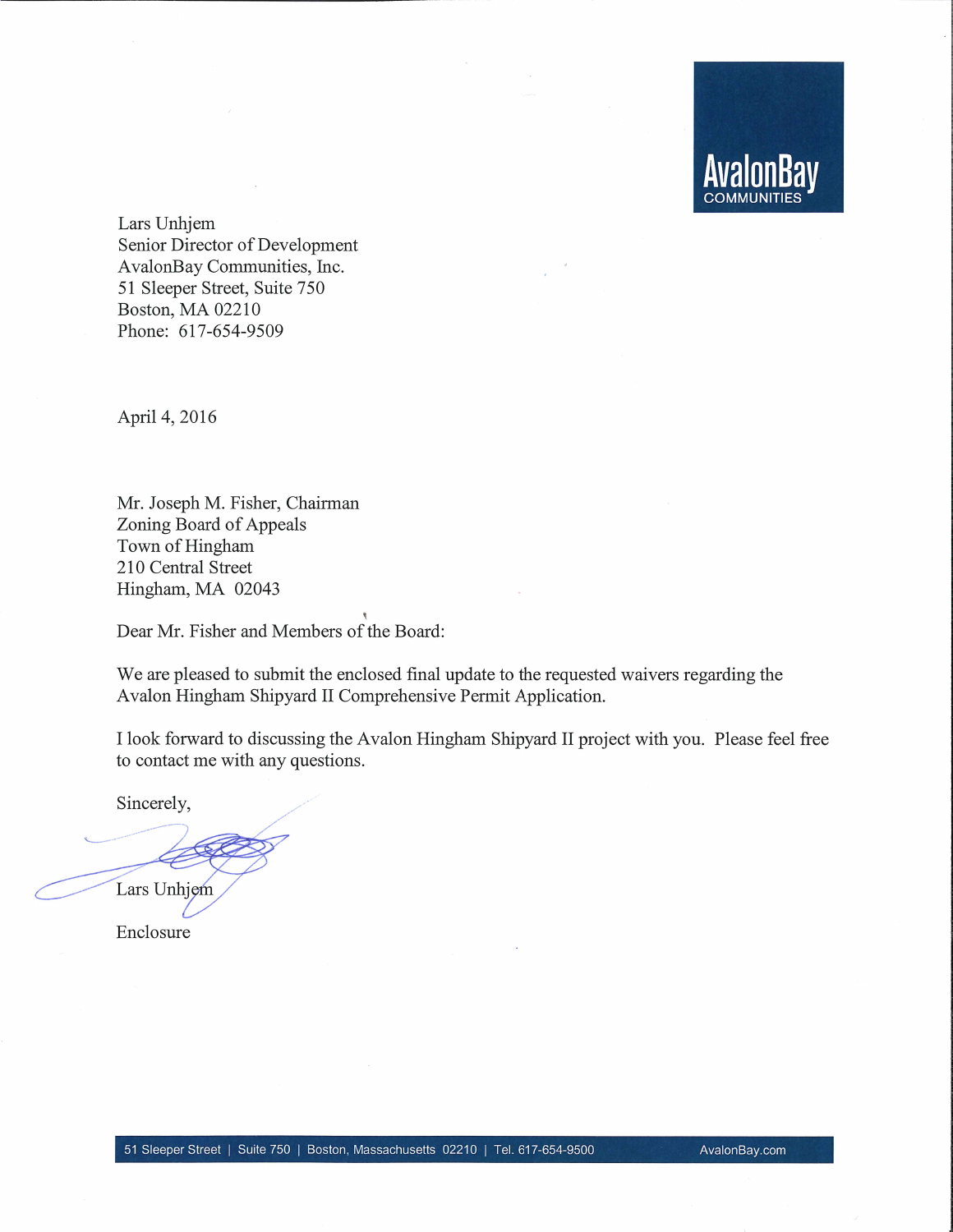Listing of Requested Exceptions / Waivers

In accordance with Section 2.E.8 of the Town of Hingham Rules and Regulations for Comprehensive Permits and Section 56.05(2)(a) and (f) of the Chapter 40B Regulations, a list of requested exceptions to local requirements, codes, bylaws, and regulations is provided herein.

| <b>Zoning Requirements - Industrial District</b>                                                                        |                                                                                                                                                 |                                                                         |                                                                                           |                                  |  |  |
|-------------------------------------------------------------------------------------------------------------------------|-------------------------------------------------------------------------------------------------------------------------------------------------|-------------------------------------------------------------------------|-------------------------------------------------------------------------------------------|----------------------------------|--|--|
| <b>Criteria</b>                                                                                                         | <b>Required</b>                                                                                                                                 | <b>Existing</b>                                                         | Proposed                                                                                  | <b>Waiver</b><br><b>Required</b> |  |  |
| Zoning By-Law §III-<br>Schedule of Uses<br>(Subsection 1.4) and<br>all provisions of IV-E,<br>Multi-Unit<br>Development | Apartment House is<br>subject to the<br>provisions of IV-E,<br>Multi-Unit<br>Development, and<br>is prohibited in<br><b>Industrial District</b> | Existing building is a<br>two-story<br>warehouse and<br>office building | Project as shown on<br>Plan.                                                              | X                                |  |  |
| Zoning By-Law §IV-A-<br>Minimum Lot<br>Frontage                                                                         | 200 ft.                                                                                                                                         | 160.27 ft. and<br>103.56 ft. Lincoln St                                 | 160.27 ft. and<br>103.56 ft. Lincoln St.                                                  | X                                |  |  |
| Zoning By-Law §IV-A -<br><b>Maximum Stories</b>                                                                         | $\overline{3}$                                                                                                                                  | $\overline{2}$                                                          | 5                                                                                         | X                                |  |  |
| Zoning By-Law §IV-A -<br><b>Maximum Building</b><br>Coverage                                                            | 40%                                                                                                                                             | 49%                                                                     | 64.2%                                                                                     | X                                |  |  |
| Zoning By-Law §IV-A-<br>Maximum Floor Area<br>Ratio                                                                     | 0.35 by right<br>0.50 by Special<br>Permit                                                                                                      | Approx. 0.95                                                            | 1.55                                                                                      | X                                |  |  |
| Zoning By-Law §IV-A-<br>Minimum Side Yard                                                                               | 25 ft.                                                                                                                                          | 3.63                                                                    | 16.1 ft.                                                                                  | X                                |  |  |
| Zoning By-Law §IV-<br>B.1. - Special<br>Requirements to<br>Schedule of<br><b>Dimension</b><br>Requirements              | No building,<br>structure,<br>parking area, or<br>septic system<br>shall be<br>constructed<br>within 100 ft. of<br>a residential<br>district.   | Existing building is<br>within 72.5 ft. from<br>a residential district  | <b>Building will be</b><br>constructed within<br>79.8 ft. from a<br>residential district. | X                                |  |  |